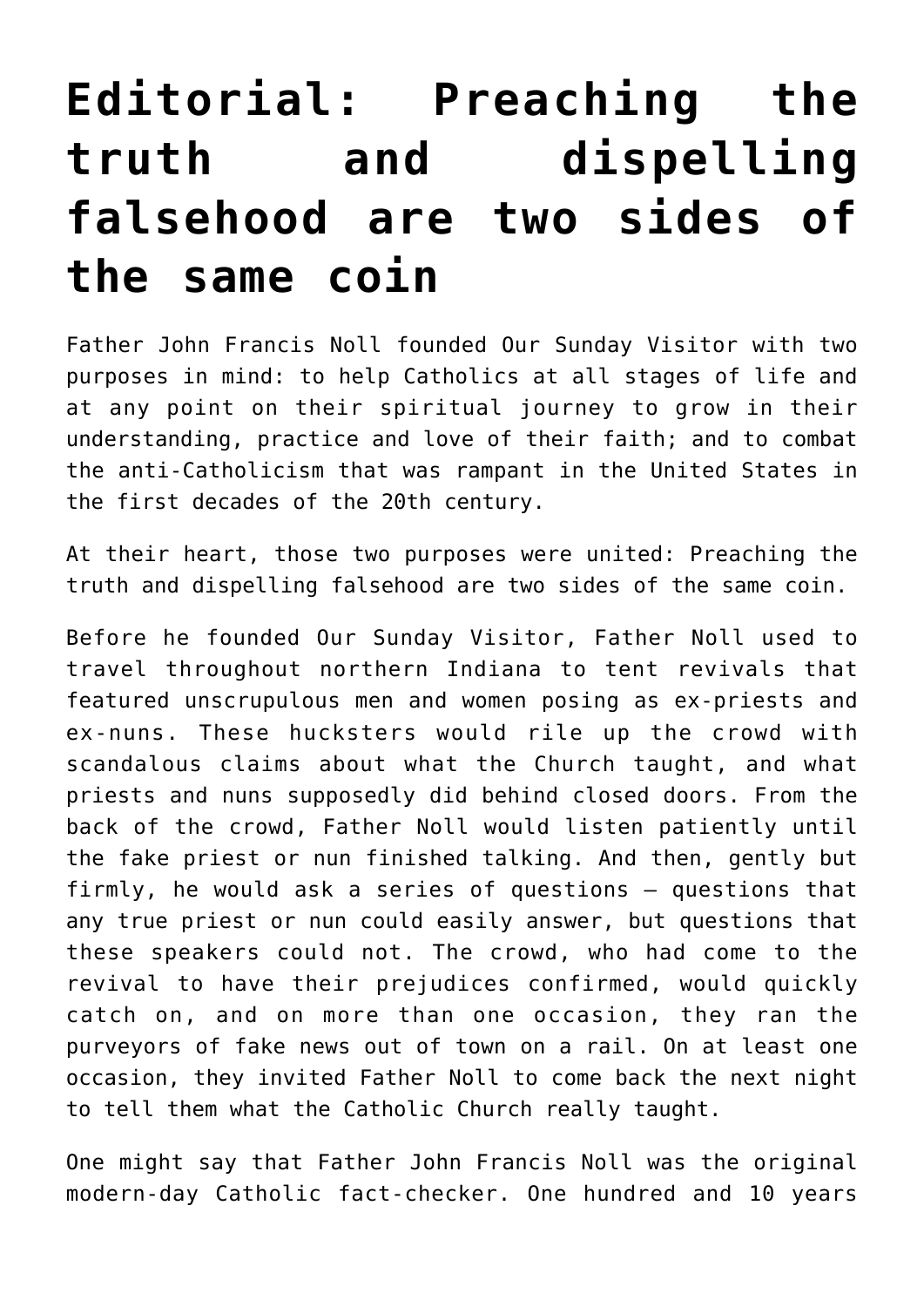later, Our Sunday Visitor continues his legacy.

And for that, we, and our partner Aleteia (the world's largest Catholic website) have recently come under attack by nominally Catholic websites who have taken it upon themselves to decide that Catholic fact-checking — specifically concerning COVID-19 and the vaccines developed to combat its spread — is not what the world needs.

Wherever one personally may fall on the question of COVID-19 vaccines, the Vatican and the U.S. Conference of Catholic Bishops have both affirmed that the use of such vaccines is morally licit, and that the benefits of the use of the vaccines should not be lightly disregarded. From the beginning, this editorial board — unlike those who have attacked us — has accepted this teaching from Pope Francis and our bishops.

With that as a background, Our Sunday Visitor joined with Aleteia and an international consortium of Catholic media to provide in-depth coverage of the vaccines and vaccination efforts, and to bring both science and faith to bear on claims that the vaccines were physically harmful and that their use was morally illicit.

On March 16, 2021, Our Sunday Visitor [ran a news story](https://www.osvnews.com/2021/03/16/osv-joins-other-catholic-media-outlets-to-educate-the-faithful-about-covid-19-vaccines/) about these efforts and announced that the consortium was one of only 11 projects worldwide that had been chosen to receive a grant from the Google News Initiative to help fund its work work that we were engaged in before receiving the grant, and that we would have continued to engage in if we hadn't received the grant. (Aleteia and the other members of the consortium ran stories about the grant as well.) A few weeks later, on April 13, 2021, we discussed the reasons for our participation in the consortium [in an editorial](https://www.osvnews.com/2021/04/13/editorial-a-mission-to-help-clarify-vaccination-misinformation/).

Among those reasons, we noted, was the prevalence among some Catholics of outright distrust of the scientific community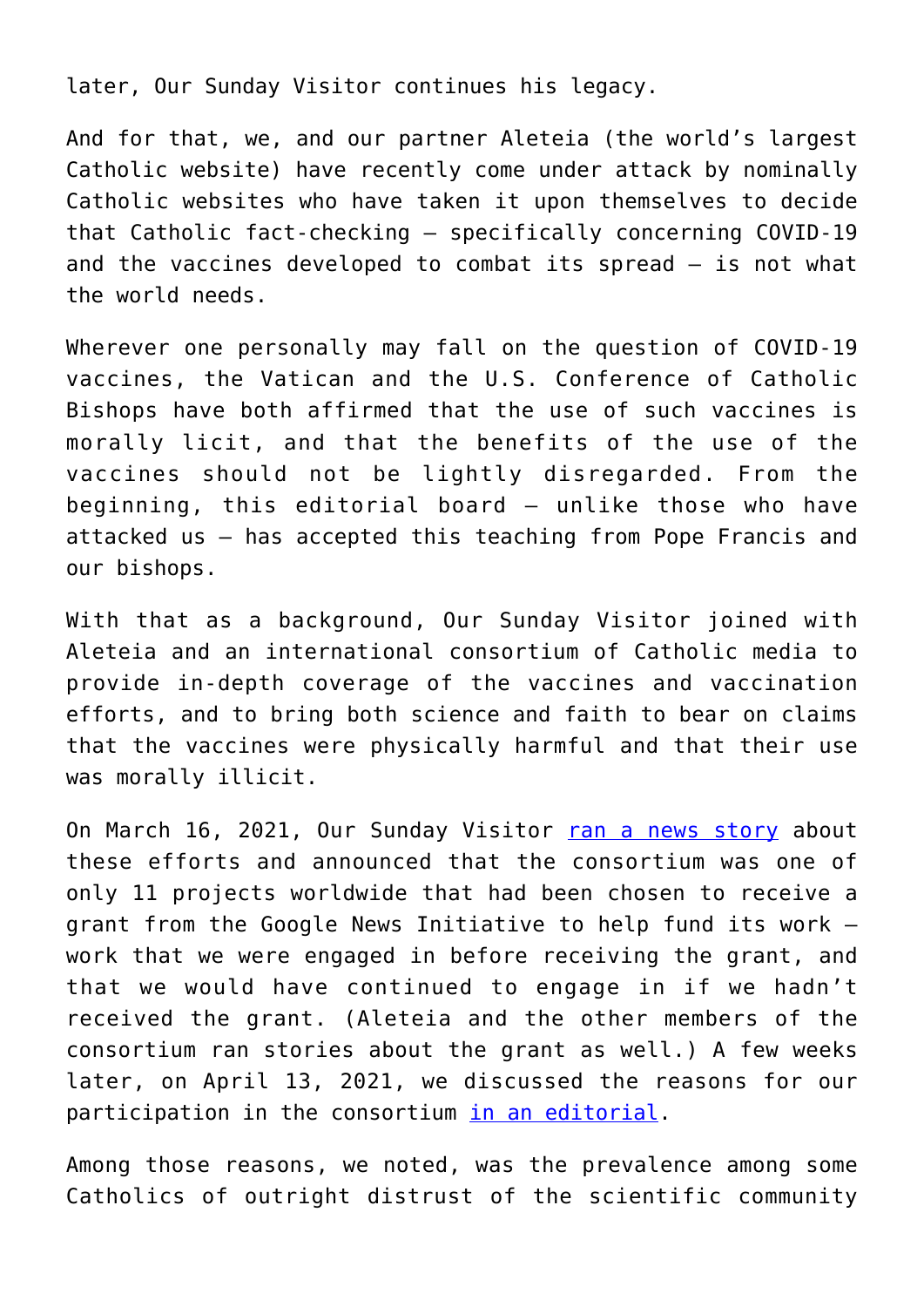that had developed the vaccines and of government and religious leaders who are promoting their use. As COVID-19 continues its implacable march, those misunderstandings and distrust have exacted an enormous death toll. Today, after the vaccines have been available for over a year, most of those deaths are utterly senseless: Around the country, hospitals are reporting that the vast majority (85-95%) of their patients who die from COVID-19 are unvaccinated.

In early January, a nominally Catholic website that has frequently promoted misinformation about COVID-19 and the vaccines "revealed" what we (and Aleteia) had told our readers 10 months earlier. Along the way, they also proved why Catholic fact-checking is exactly what the world needs, making wild — and absolutely false — claims that both the Bill and Melinda Gates Foundation and George Soros' Open Society Foundation have funded the consortium. Neither was asked to donate a single penny to the efforts of the consortium, and neither did so. These false claims stemmed from the fact that the Institute for Global Health in Barcelona, which has provided medical resources to the consortium, has received money from both organizations for other work that they do. That funding has nothing to do with the consortium and is irrelevant to the services that the Institute for Global Health has provided to the consortium.

Similarly, this website claimed that Aleteia entered into some sort of nefarious alliance with Google back in 2013. That claim, too, falls apart when one looks at the details: In that year, Aleteia adopted the same Google search technology, advertising services and app platform used by a large percentage of websites, secular and religious. One might just as well claim that Our Sunday Visitor has entered into a nefarious alliance with both Apple and Microsoft, because our editors and designers use Macs to do our work and send emails using Microsoft Outlook.

In 1918, six years after Father Noll founded Our Sunday